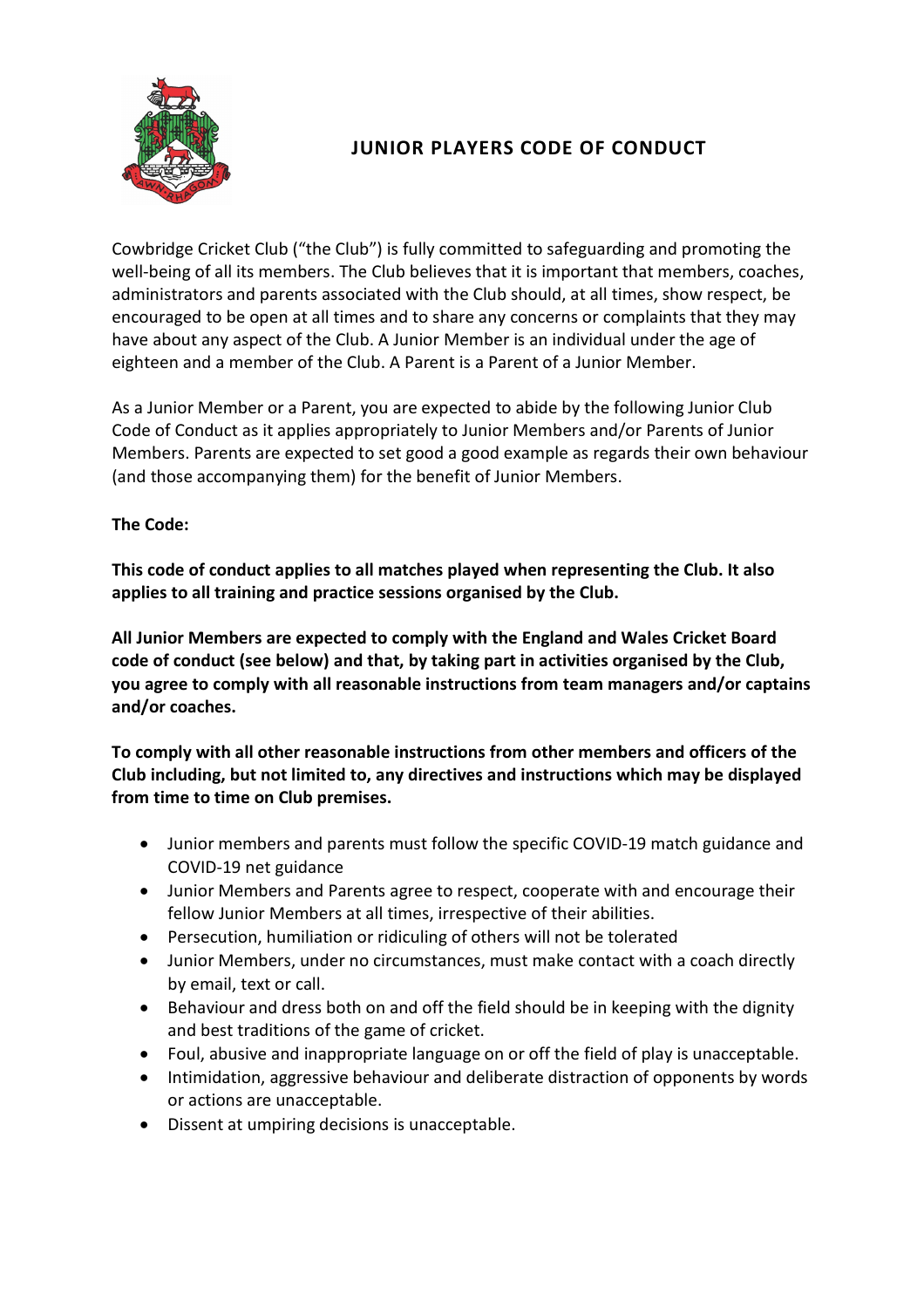- The game should be played competitively, but the highest standards of sportsmanship must be maintained at all times. Recognise the achievements of both your team-mates and your opponents. Do not glory in their failures. Remember that your conduct is a reflection not only of yourself but also of the Club as a whole. Conduct which damages the reputation of the Club will not be tolerated.
- Junior Members and their Parents should keep to agreed timings for training and competitions or inform their coach or team manager if they are going to be late.
- Junior Members must wear suitable kit (this must include a helmet, box, gloves and pads when a hard ball is being used) for training and match sessions, as agreed with the coach/team manager.
- Junior Members are not allowed to consume or purchase alcohol or drugs of any kind on the Club premises or whilst representing the Club.
- Junior Members are not allowed to smoke on Club premises or whilst representing the Club.
- Junior Members agree to do their best at all times to improve their cricket skills and maximise their own potential, at whatever level of playing ability that may be. Any conduct by a Junior Member or Parent that prevents a Junior Member from doing the same is unacceptable.
- Failure to comply with this code of conduct may result in disciplinary action being taken in accordance with the Club's disciplinary procedures.

# **England and Wales Cricket Board's Code of Conduct**

(Note: In junior cricket, team captains can be deputised by team managers)

- The ECB is committed to maintaining the highest standards of behaviour and conduct. The Code of Conduct incorporates the Spirit of Cricket as set out below. It applies to all matches played under the auspices of the ECB and may be applied to cricket in general.
- Captains are responsible at all times for ensuring that play is conducted within the Spirit of Cricket as well as within the Laws.
- Players and Team Officials must at all times accept the umpire's decision. Players must not show dissent at the Umpire's decision or react in a provocative or disapproving manner towards an Umpire at any time.
- Players and Team Officials shall not intimidate, assault or attempt to intimidate or assault an Umpire, another player or a Spectator.
- Players and Team Officials shall not use crude and/or abusive language (known as "sledging") nor make offensive gestures or hand signals nor deliberately distract an opponent.
- Players and Team Officials shall not make racially abusive comments nor indulge in racially abusive actions against fellow players, officials, members and supporters. Clubs must operate an active open door membership policy whilst respecting player qualification regulations and welcome players/members irrespective of ethnic origin.
- Players and Team Officials shall not use or in any way be concerned in the use or distribution of illegal drugs.
- Clubs must take adequate steps to ensure the good behaviour of their members and supporters towards players and Umpires.